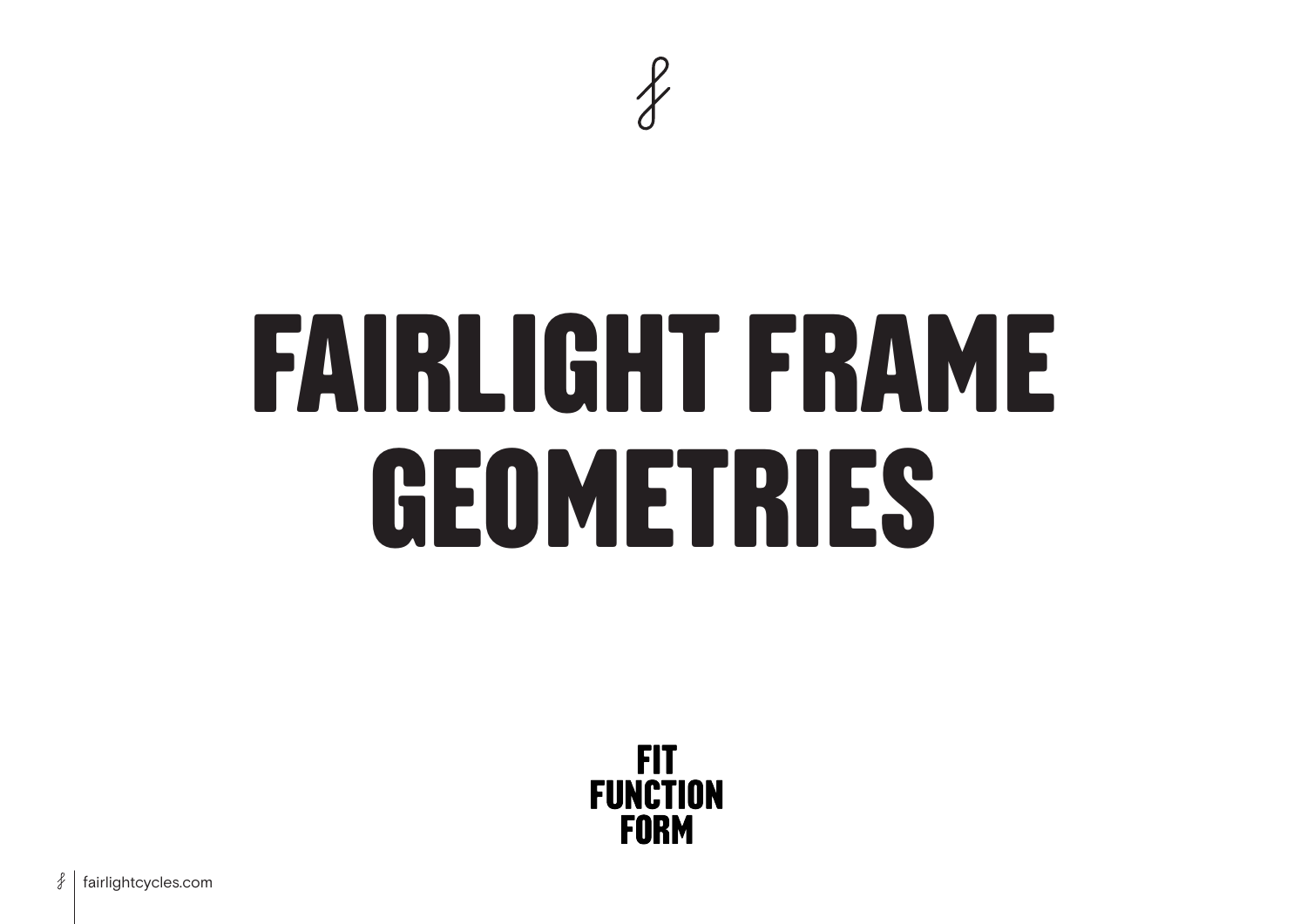## **HEADSET TOP CUP STACK INFO**

**Strael 1.0/2.0/3.0 , Secan 1.0/2.0/2.5, Holt** 

Hope (Cup 2) - 8mm Chris King (Inset 7) - 8.2mm FSA - 8mm

#### **Faran 2.0**

Hope (Cup 1) - 17mm Chris King (No Threadset 1.1/8") - 17.7mm FSA - 17mm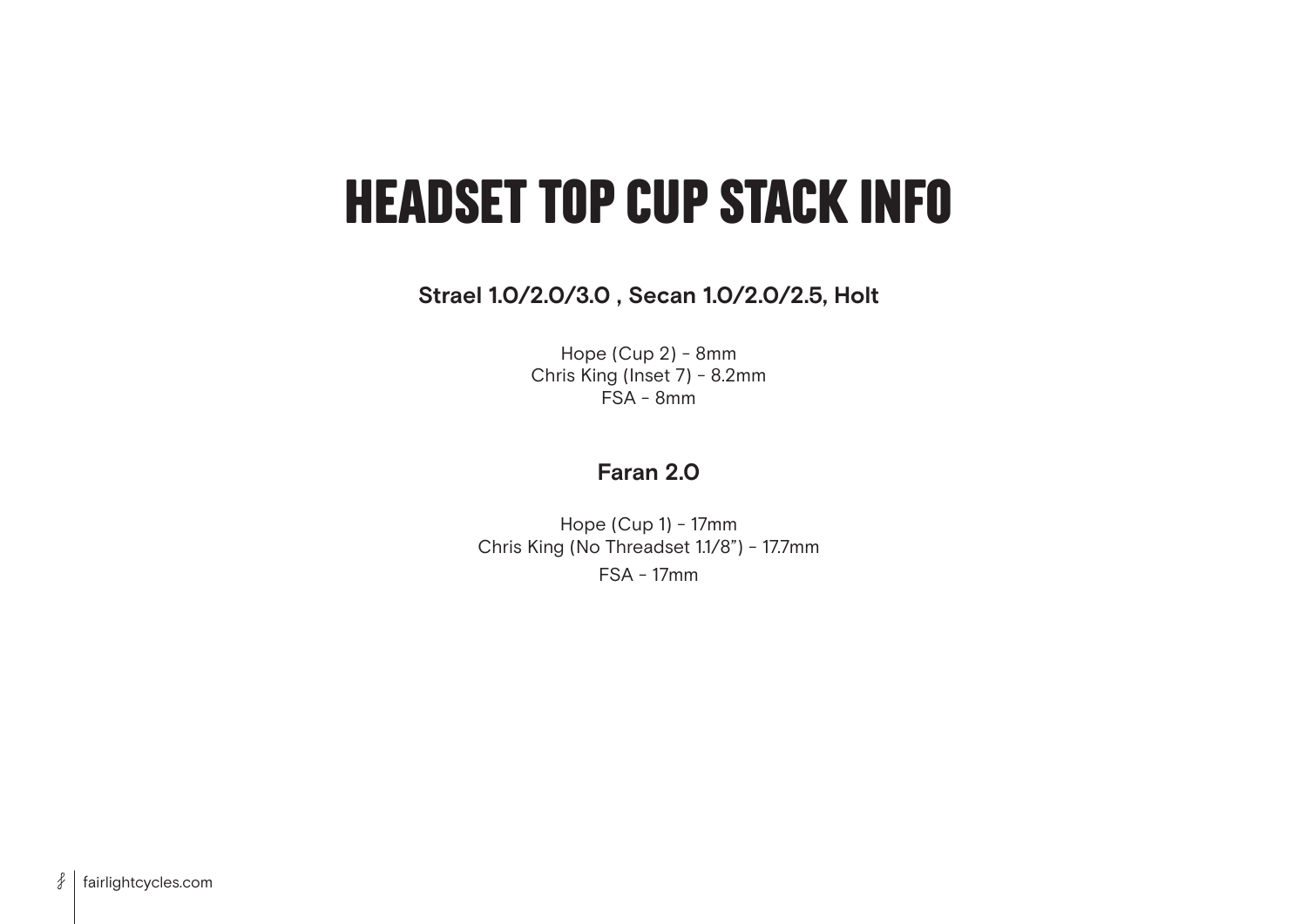## **STRAEL 1.0, 2.0, 3.0**



|              | <b>Size</b>                            | 51R | 51T  | 54R  | 54T  | <b>56R</b> | <b>56T</b> | 58R  | <b>58T</b> | 61 <sub>R</sub> | 61T  |
|--------------|----------------------------------------|-----|------|------|------|------------|------------|------|------------|-----------------|------|
| $\mathsf{A}$ | <b>Top Tube Horizontal</b>             | 536 | 531  | 550  | 545  | 566        | 558        | 580  | 573        | 594             | 594  |
| в            | Seat Tube (BB to top ST)               | 510 | 514  | 532  | 536  | 545        | 557        | 564  | 575        | 583             | 592  |
| $\mathbf{C}$ | <b>Seat Tube Angle</b>                 | 74  | 74   | 73.5 | 74   | 73         | 73.5       | 73   | 73.5       | 73              | 73.5 |
| D            | <b>Head Tube Angle</b>                 | 72  | 71.5 | 72.5 | 72.5 | 73.5       | 73         | 73.5 | 73         | 73.5            | 73   |
| Е            | <b>Chainstay Length</b>                | 418 | 418  | 418  | 418  | 418        | 418        | 418  | 418        | 418             | 418  |
| F.           | <b>Fork Rake</b>                       | 45  | 45   | 45   | 45   | 45         | 45         | 45   | 45         | 45              | 45   |
| G            | Wheelbase                              | 993 | 993  | 998  | 999  | 1000       | 1002       | 1014 | 1017       | 1028            | 1039 |
| Н.           | Trail - 700x 28 = 685mm                | 63  | 66   | 60   | 60   | 54         | 57         | 54   | 57         | 54              | 57   |
|              | <b>Bottom Bracket Drop</b>             | 68  | 68   | 68   | 68   | 68         | 68         | 68   | 68         | 68              | 68   |
| J            | <b>Front Center Distance</b>           | 585 | 585  | 590  | 590  | 592        | 594        | 605  | 609        | 619             | 630  |
| K            | <b>Head Tube Length</b>                | 110 | 140  | 130  | 160  | 140        | <b>180</b> | 160  | 200        | 180             | 220  |
| L            | <b>Stack</b>                           | 530 | 557  | 551  | 579  | 564        | 600        | 583  | 619        | 602             | 639  |
| М            | Reach                                  | 383 | 370  | 386  | 378  | 394        | 380        | 402  | 389        | 410             | 405  |
| N            | Standover height (with<br>700x28 tyre) | 764 | 779  | 784  | 801  | 795        | 821        | 815  | 839        | 834             | 857  |
|              | Fork Length - Axle to Crown            | 381 | 381  | 381  | 381  | 381        | 381        | 381  | 381        | 381             | 381  |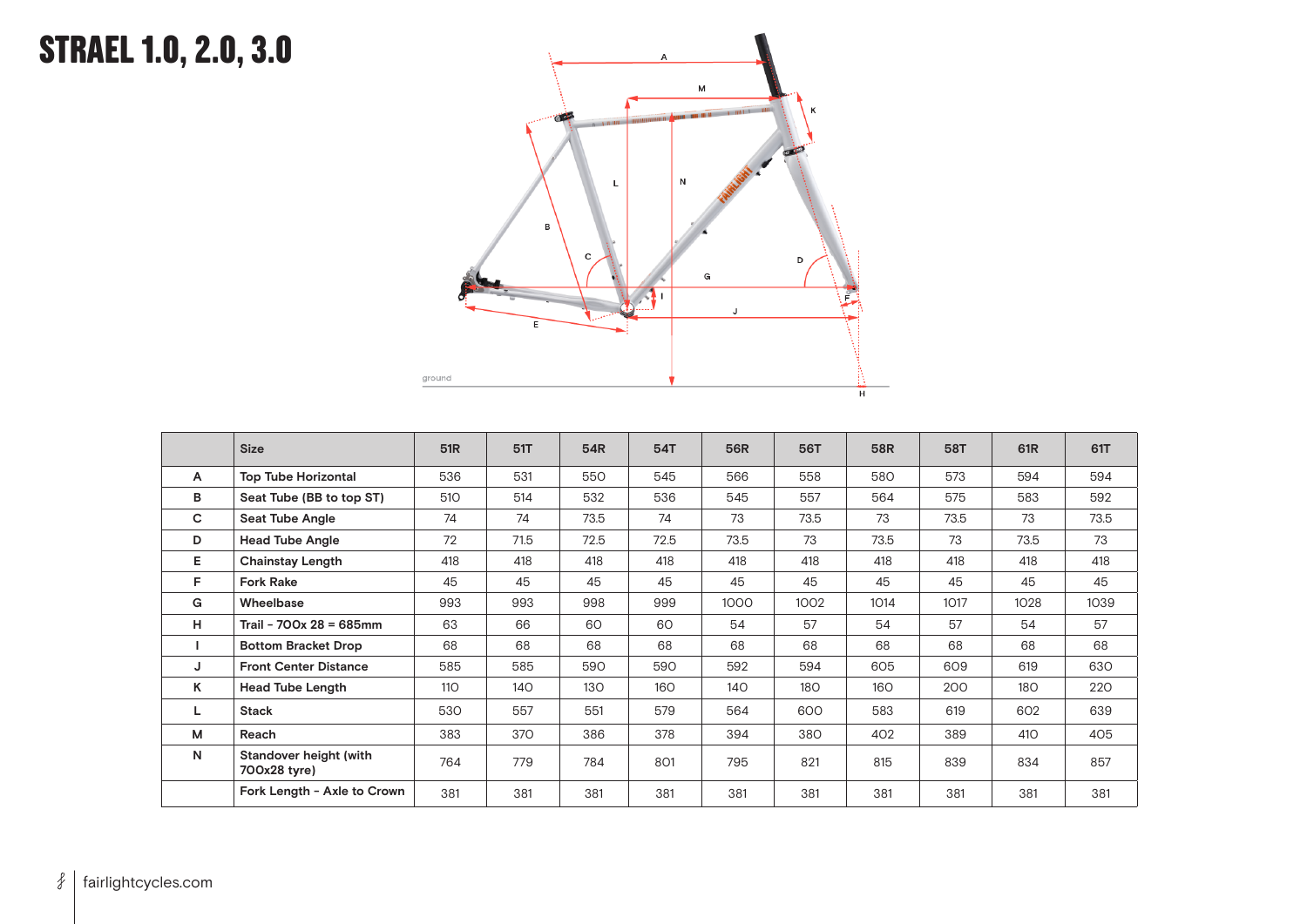## **SECAN 1.0, 2.0, 2.5**



|    | <b>Size</b>                            | 51 <sub>R</sub> | 51T  | 54R  | 54T  | <b>56R</b> | <b>56T</b> | 58R  | <b>58T</b> | 61 <sub>R</sub> | 61T  |
|----|----------------------------------------|-----------------|------|------|------|------------|------------|------|------------|-----------------|------|
| A  | <b>Top Tube Horizontal</b>             | 536             | 535  | 553  | 553  | 567        | 566        | 584  | 581        | 597             | 598  |
| в  | Seat Tube (BB to top ST)               | 490             | 495  | 510  | 515  | 520        | 535        | 540  | 555        | 560             | 575  |
| C  | <b>Seat Tube Angle</b>                 | 74              | 74   | 73.5 | 74   | 73.5       | 73.5       | 73   | 73.5       | 73              | 73.5 |
| D  | <b>Head Tube Angle</b>                 | 70.5            | 70.5 | 71   | 71.5 | 72         | 72         | 72.5 | 72.5       | 72.5            | 72.5 |
| E. | <b>Chainstay Length</b>                | 430             | 430  | 430  | 430  | 430        | 430        | 430  | 430        | 430             | 430  |
| F. | <b>Fork Rake</b>                       | 50              | 50   | 50   | 50   | 50         | 50         | 50   | 50         | 50              | 50   |
| G  | Wheelbase                              | 1021            | 1022 | 1029 | 1030 | 1034       | 1034       | 1041 | 1045       | 1054            | 1062 |
|    | Trail - $650 \times 47 = 685$ mm       | 68.2            | 68.2 | 65.1 | 61.9 | 58.7       | 58.7       | 55.6 | 55.6       | 55.6            | 55.6 |
| H. | Trail - 700 x 38 = 697mm               | 70.4            | 70.4 | 67.1 | 63.9 | 60.7       | 60.7       | 57.5 | 57.5       | 57.5            | 57.5 |
|    | Trail - 650 x 2.2" = 702mm             | 71.3            | 71.3 | 68   | 64.7 | 61.5       | 61.5       | 58.2 | 58.2       | 58.2            | 58.2 |
|    | <b>Bottom Bracket Drop</b>             | 77              | 77   | 77   | 77   | 77         | 77         | 77   | 77         | 77              | 77   |
| J  | <b>Front Center Distance</b>           | 603             | 604  | 611  | 611  | 616        | 616        | 622  | 626        | 635             | 644  |
| K  | <b>Head Tube Length</b>                | 100             | 130  | 120  | 150  | 130        | 170        | 150  | 190        | 170             | 210  |
| L  | <b>Stack</b>                           | 538             | 567  | 559  | 589  | 572        | 610        | 593  | 631        | 612             | 650  |
| M  | Reach                                  | 380             | 371  | 386  | 383  | 397        | 385        | 402  | 394        | 410             | 405  |
| N  | Standover height (with<br>650x47 tyre) | 751             | 768  | 771  | 789  | 782        | 809        | 802  | 829        | 821             | 848  |
|    | Fork Length - Axle to Crown            | 398             | 398  | 398  | 398  | 398        | 398        | 398  | 398        | 398             | 398  |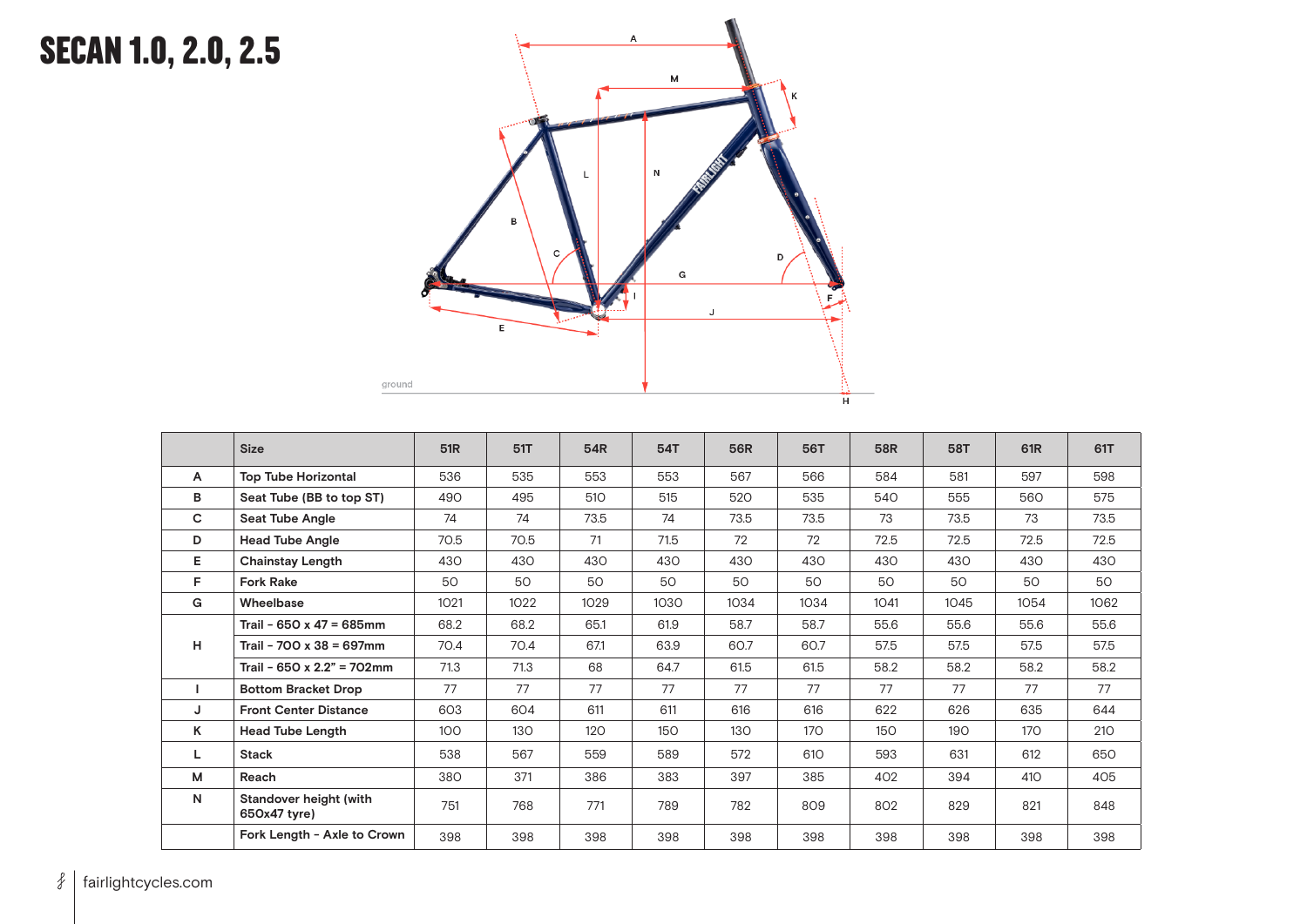#### **FARAN 2.0**



|    | <b>Size</b>                            | 51 <sub>R</sub> | 51T    | 54R    | <b>54T</b> | <b>56R</b> | 56T    | 58R    | <b>58T</b> | 61 <sub>R</sub> | 61T    |
|----|----------------------------------------|-----------------|--------|--------|------------|------------|--------|--------|------------|-----------------|--------|
| A  | <b>Top Tube Horizontal</b>             | 535.9           | 534.7  | 547.5  | 548        | 565        | 563.7  | 583.5  | 582.8      | 597.3           | 597.9  |
| в  | Seat Tube (BB to top ST)               | 515             | 518    | 535    | 540        | 550        | 560    | 568    | 580        | 586             | 596    |
| C  | <b>Seat Tube Angle</b>                 | 74              | 74     | 74     | 74         | 73.5       | 73.5   | 73     | 73         | 73              | 73.5   |
| D  | <b>Head Tube Angle</b>                 | 71.5            | 71.5   | 72     | 72         | 72         | 72     | 72.5   | 72.5       | 72.5            | 72.5   |
| E. | <b>Chainstay Length</b>                | 430             | 430    | 430    | 430        | 430        | 430    | 430    | 430        | 430             | 430    |
| F. | <b>Fork Rake</b>                       | 60              | 60     | 60     | 60         | 60         | 60     | 60     | 60         | 60              | 60     |
| G  | Wheelbase                              | 1022.6          | 1022.6 | 1029.7 | 1030.8     | 1042.4     | 1042.4 | 1051.2 | 1051.2     | 1064.4          | 1072.1 |
|    | Trail - $650 \times 47 = 685$ mm       | 51.3            | 51.3   | 48.2   | 48.2       | 48.2       | 48.2   | 45.1   | 45.1       | 45.1            | 45.1   |
| н  | Trail - 700 x 38 = 697mm               | 53.3            | 53.3   | 50.1   | 50.1       | 50.1       | 50.1   | 47     | 47         | 47              | 47     |
|    | Trail - 650 x 2.2" = 702mm             | 54.2            | 54.2   | 51     | 51         | 51         | 51     | 47.8   | 47.8       | 47.8            | 47.8   |
|    | <b>Bottom Bracket Drop</b>             | 77              | 77     | 77     | 77         | 77         | 77     | 77     | 77         | 77              | 77     |
| J  | <b>Front Center Distance</b>           | 603.1           | 603.2  | 610.9  | 613        | 623.7      | 623.4  | 632.3  | 632        | 646.2           | 653.1  |
| Κ  | <b>Head Tube Length</b>                | 93              | 121    | 111    | 143        | 127        | 164    | 144    | 183        | 164             | 204    |
| L  | <b>Stack</b>                           | 540.2           | 566.8  | 559.3  | 590        | 574.5      | 609.7  | 592.6  | 629.8      | 611.7           | 649.8  |
| М  | Reach                                  | 379.9           | 371.1  | 386.2  | 378        | 394.2      | 382.5  | 402.1  | 390.1      | 410.1           | 405    |
| N  | Standover height (with<br>650x47 tyre) | 765.5           | 780.2  | 784.7  | 802.3      | 798.9      | 821.3  | 816.1  | 840.4      | 834.2           | 858.7  |
|    | Fork Length - Axle to Crown            | 408             | 408    | 408    | 408        | 408        | 408    | 408    | 408        | 408             | 408    |